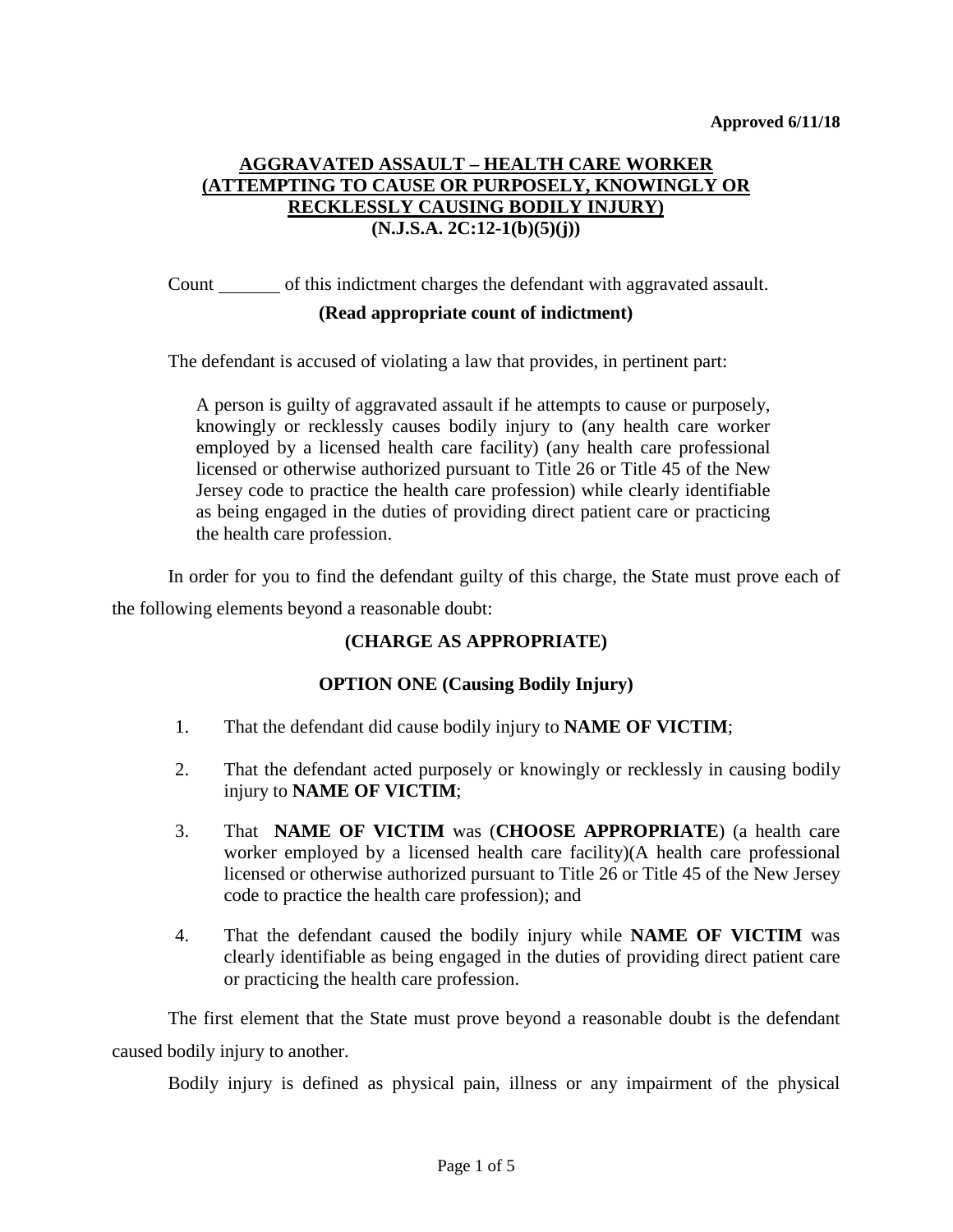## condition.<sup>[1](#page-1-0)</sup>

The second element that the State must prove beyond a reasonable doubt is the defendant acted purposely or knowingly or recklessly in causing bodily injury to **NAME OF VICTIM.**

A person acts purposely with respect to causing bodily injury to another if it is a person's conscious object to cause bodily injury to another. A person acts purposely with respect to attendant circumstances if a person is aware of the existence of such circumstances or a person believes or hopes that they exist. One can be deemed to be acting purposely if one acts with design, with a purpose, with a particular object, if one really means to do what he/she does.

A person acts knowingly with respect to causing bodily injury if a person is aware that his/her conduct is of that nature, or that such circumstances exist or a person is aware of a high probability of their existence. A person acts knowingly with respect to a result of his/her conduct if a person is aware that it is practically certain that his/her conduct will cause bodily injury. One is said to act knowingly if one acts with knowledge, if one acts consciously, if he/she comprehends his/her acts.

A person acts recklessly with respect to causing bodily injury when a person consciously disregards a substantial and unjustifiable risk that the material element exists or will result from his/her conduct. The risk must be of such a nature and degree that, considering the nature and purpose of the actor's conduct and the circumstances known to the actor its disregard involves a gross deviation from the standard of conduct that a reasonable person would observe in the actor's situation. One is said to act recklessly if one acts with recklessness, with scorn for the consequences, heedlessly, foolhardily.

The nature of the purpose or knowledge or recklessness with which the defendant acted toward the victim of the assault is a question of fact for you the jury to decide. Purpose and knowledge and recklessness are conditions of the mind which cannot be seen and can only be determined by inferences from conduct, words or acts. It is not necessary for the State to produce a witness or witnesses who could testify that the defendant stated, for example, that his/her purpose was to cause bodily injury. It is within your power to find that proof of purpose or knowledge or recklessness has been furnished beyond a reasonable doubt by inferences which

<span id="page-1-0"></span> $N.J.S.A. 2C:11-1(a)$ .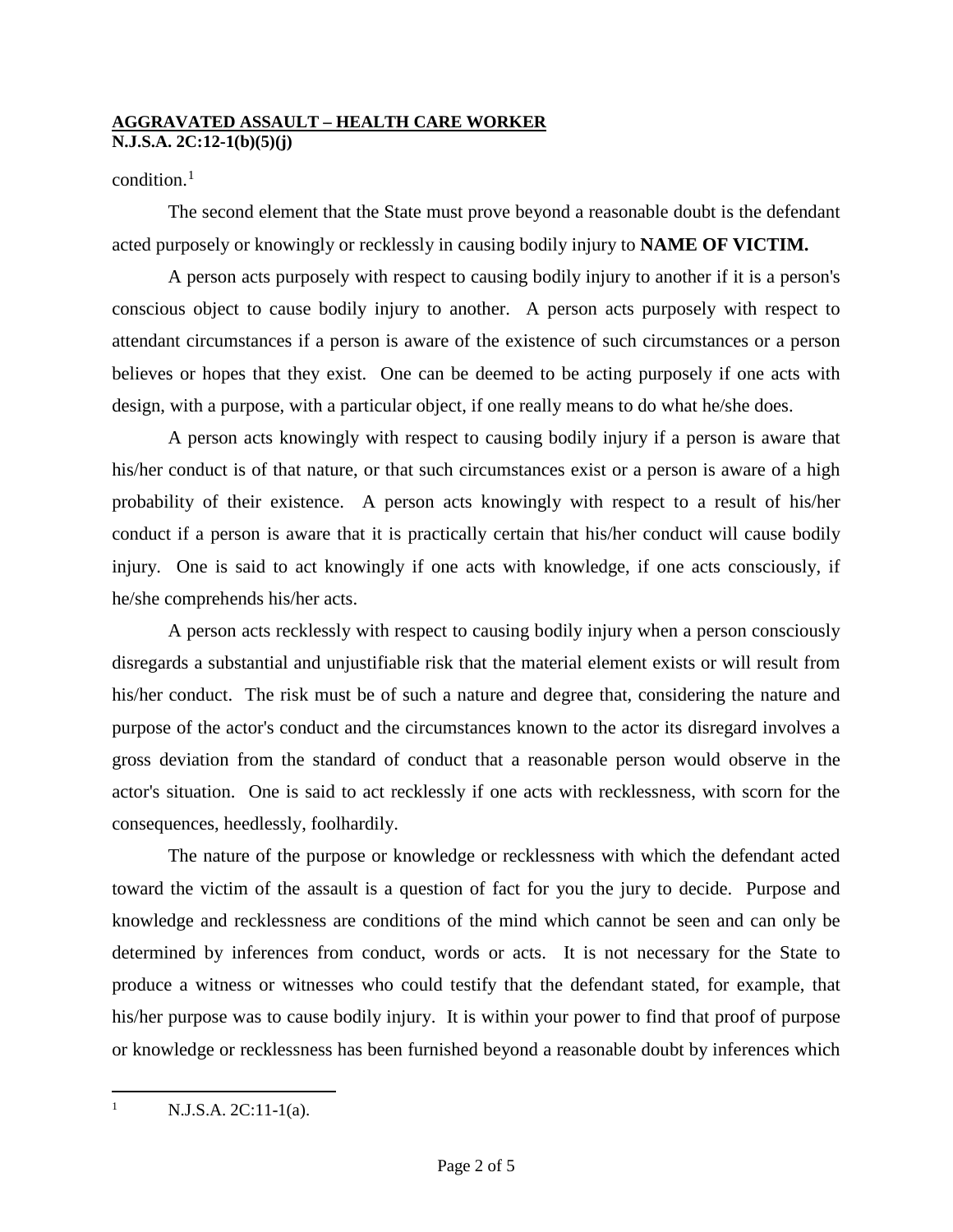may arise from the nature of the acts and the surrounding circumstances.[2](#page-2-0)

The third element that the State must prove beyond a reasonable doubt is that **NAME OF VICTIM** was (**CHOOSE APPROPRIATE**) (a health care worker employed by a licensed health care facility)(A health care professional licensed or otherwise authorized pursuant to Title 26 or Title 45 of the New Jersey code to practice the health care profession.)

A health care worker means any person who is directly employed by a licensed health care facility.[3](#page-2-1)

The fourth element that the State must prove beyond a reasonable doubt is that the defendant caused the bodily injury while **NAME OF VICTIM** was clearly identifiable as being engaged in the duties of providing direct patient care or practicing the health care profession.

If you find that the State has failed to prove any element of the offense beyond a reasonable doubt, then you must find the defendant not guilty. If you find that the State has proved each element of the crime beyond a reasonable doubt, then you must find the defendant guilty.

## **OPTION TWO (ATTEMPT TO CAUSE BODILY INJURY):**

- 1. That the defendant attempted to cause bodily injury to **NAME OF VICTIM**;
- 2. That the defendant acted purposely;
- 3. That **NAME OF VICTIM** was (**CHOOSE APPROPRIATE**) (a health care worker employed by a licensed health care facility)(A health care professional licensed or otherwise authorized pursuant to Title 26 or Title 45 of the New Jersey code to practice the health care profession)
- 4. That the defendant attempted to cause the bodily injury while **NAME OF VICTIM** was clearly identifiable as being engaged in the duties of providing direct patient care or practicing the health care profession.

The first element that the State must prove beyond a reasonable doubt is the defendant attempted to cause bodily injury to another.

Bodily injury is defined as physical pain, illness or any impairment of the physical

<span id="page-2-0"></span> $\frac{1}{2}$ <sup>2</sup> If causation is an issue, the jury should be instructed on causation. See N.J.S.A.  $2C:2-3(a)(1)$  et.  $\frac{\text{seq}}{3}$ .

<span id="page-2-1"></span>N.J.A.C. 8:43E-11.2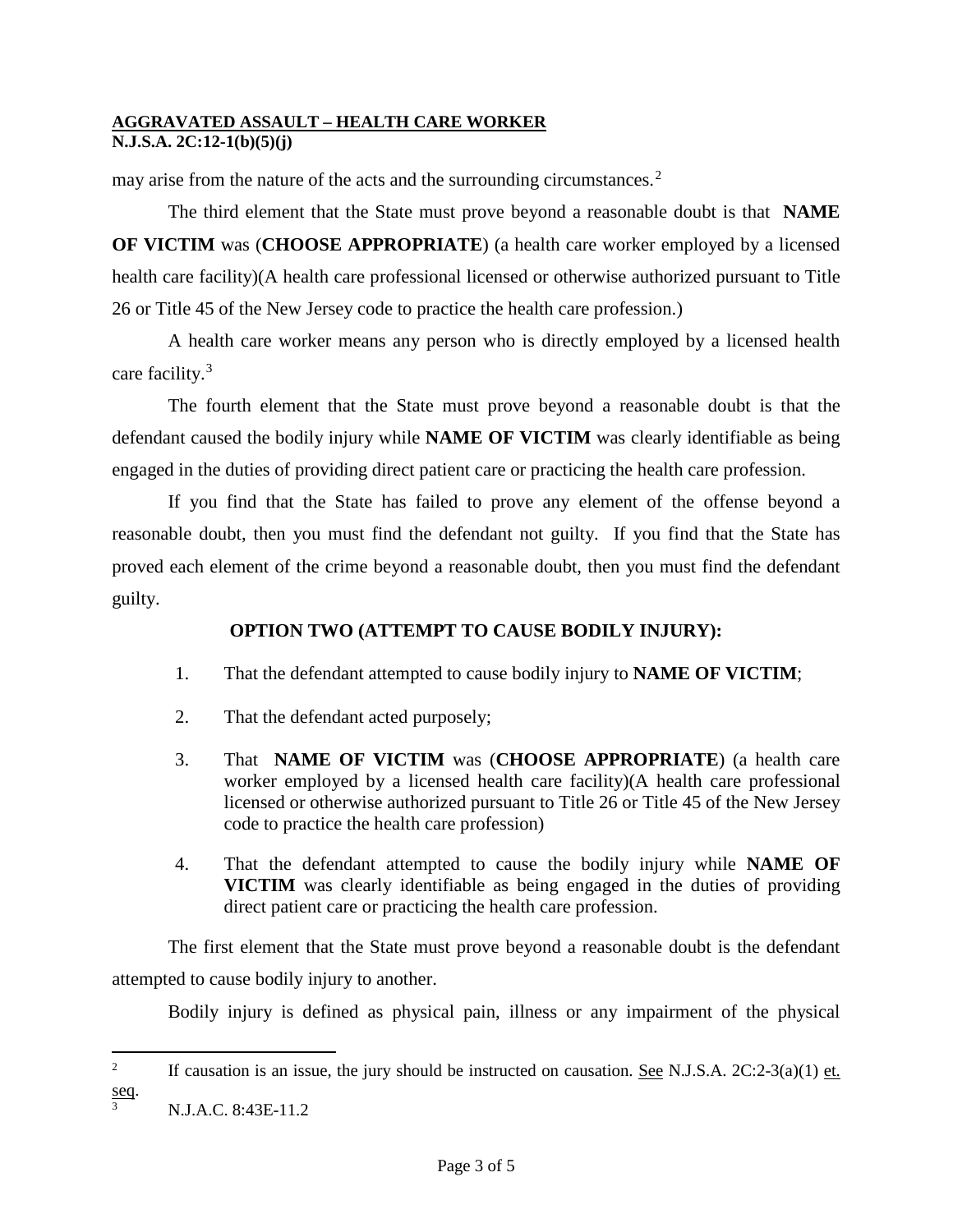## condition<sup>[4](#page-3-0)</sup>.

The second element the state must prove beyond a reasonable doubt is the defendant purposely attempted to cause bodily injury to **NAME OF VICTIM** (or another).

A person acts purposely with respect to causing bodily injury if it is a person's conscious object to cause bodily injury. A person acts purposely with respect to attendant circumstances if a person is aware of the existence of such circumstances or a person believes or hopes that they exist. One can be deemed to be acting purposely if one acts with design, with a purpose, with a particular object, if one really means to do what he does.

The law provides that a person attempts to commit the crime of assault, in this context, if, acting purposefully, he:

## **(select appropriate section)**

1. Engaged in conduct that would constitute the offense if the attendant circumstances were as a reasonable person would believe them to be;

## **(or)**

2. Did (or omitted to do) anything with the purpose of causing bodily injury to another without further conduct on his/her part. This means that the defendant(s) did something designed to cause bodily injury without having to take any further action.

## **(or)**

3. Did (or omitted to do) anything that, under the circumstances as a reasonable person would believe them to be, was an act (or omission) constituting a substantial step in a course of conduct planned to culminate in his commission of the crime.

The step taken must be one that is strongly corroborative of the defendant's criminal purpose. The accused must be shown to have had a firmness of criminal purpose in light of the step(s) he had already taken. These preparatory steps must be substantial and not just very

<span id="page-3-0"></span> $^{4}$  N.J.S.A. 2C:11-1(a).